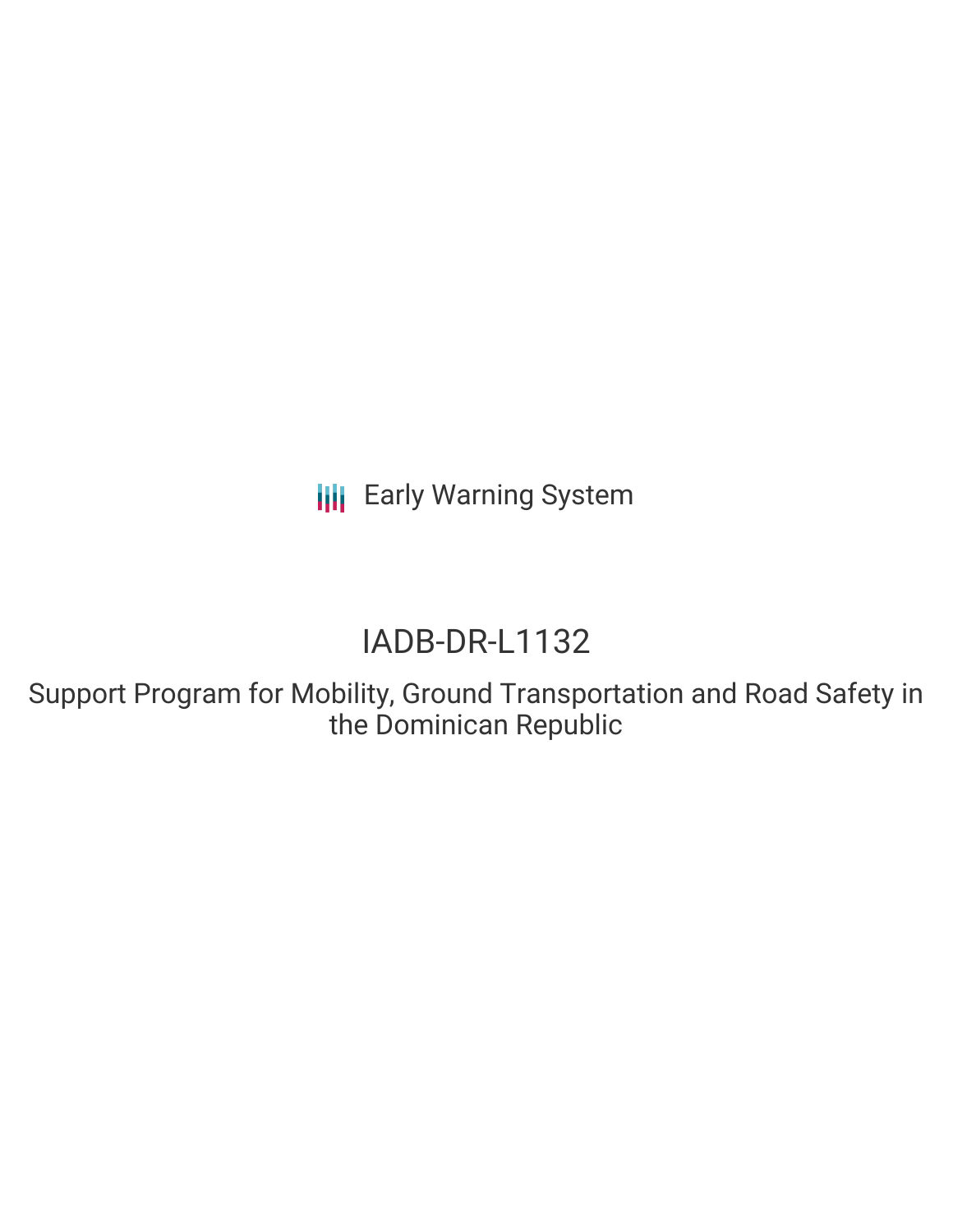

## **Quick Facts**

| <b>Countries</b>               | Dominican Republic                     |
|--------------------------------|----------------------------------------|
| <b>Financial Institutions</b>  | Inter-American Development Bank (IADB) |
| <b>Status</b>                  | Approved                               |
| <b>Bank Risk Rating</b>        | B                                      |
| <b>Voting Date</b>             | 2019-11-27                             |
| <b>Sectors</b>                 | Transport                              |
| <b>Investment Type(s)</b>      | Loan                                   |
| <b>Investment Amount (USD)</b> | \$100.00 million                       |
| <b>Project Cost (USD)</b>      | \$100.00 million                       |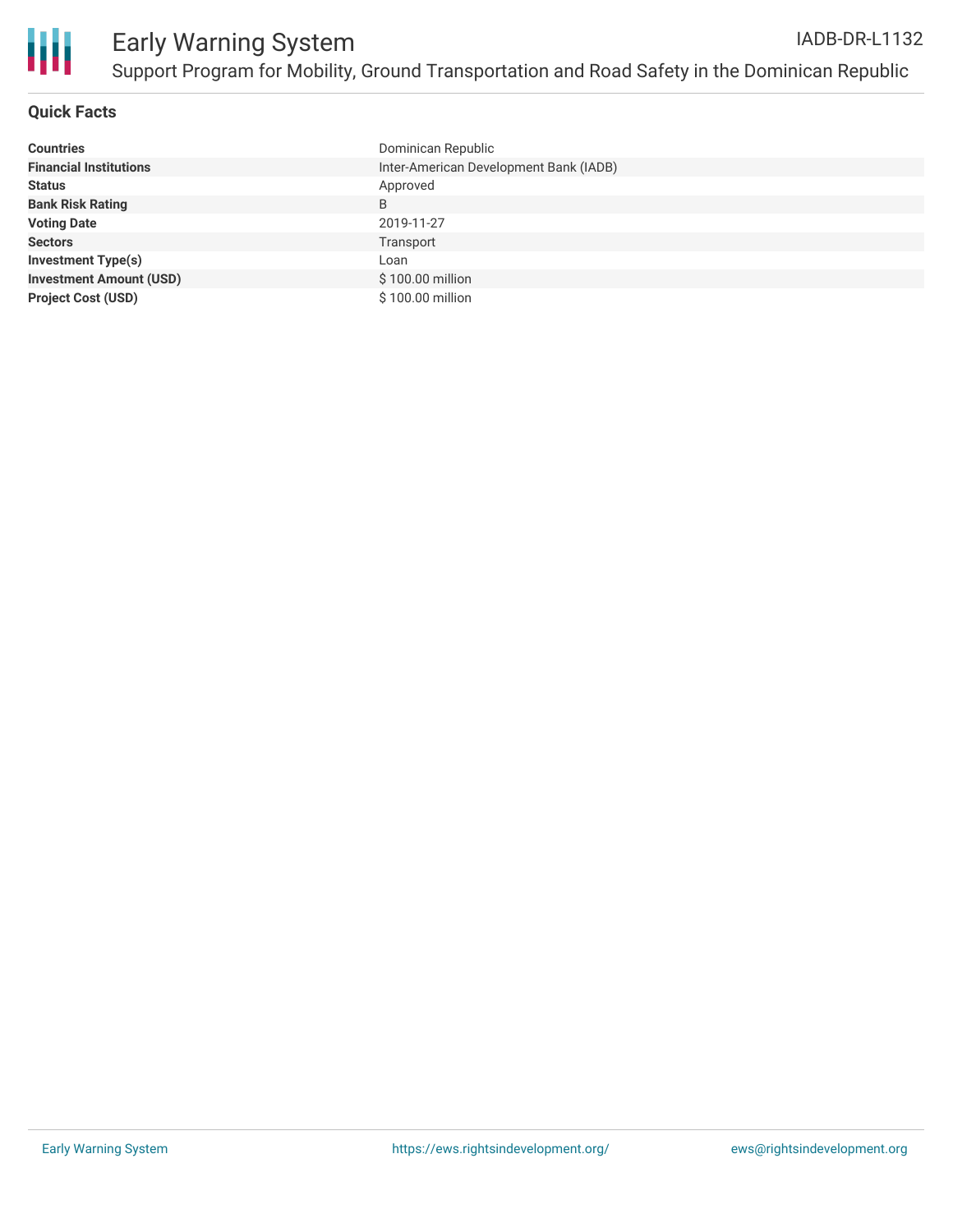

# **Project Description**

According to the Bank's website, this project finances reforms in three subsectors of land transport: (i) road safety; (ii) urban mobility; and (iii) the TAC. This will entail the following objectives: (i) operationalisation of a normative framework for future sectoral planning; (ii) institutional strengthening of relevant entities; and (iii) development of planning tools toward the adoption of new technical standards in the sector.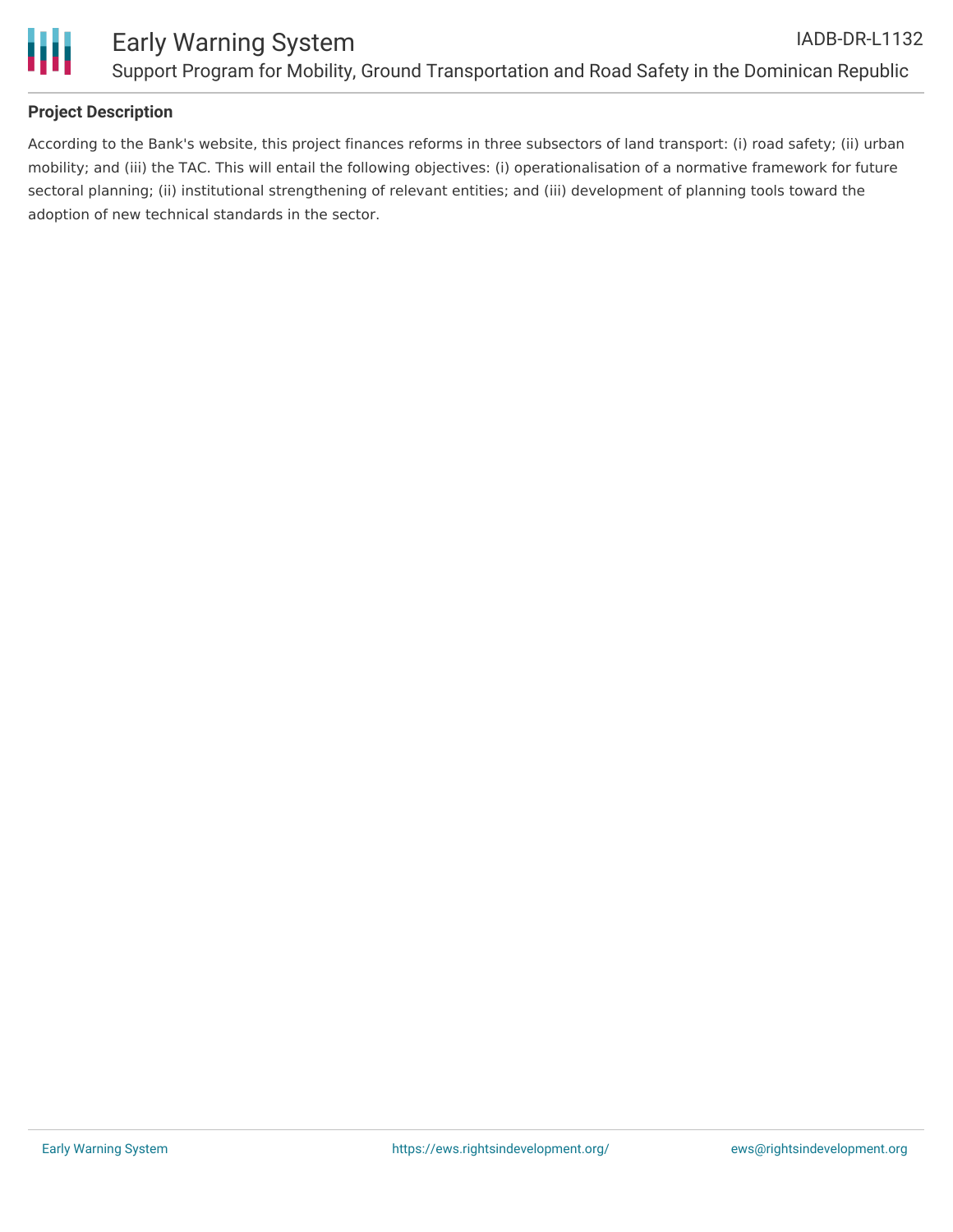

### **Investment Description**

• Inter-American Development Bank (IADB)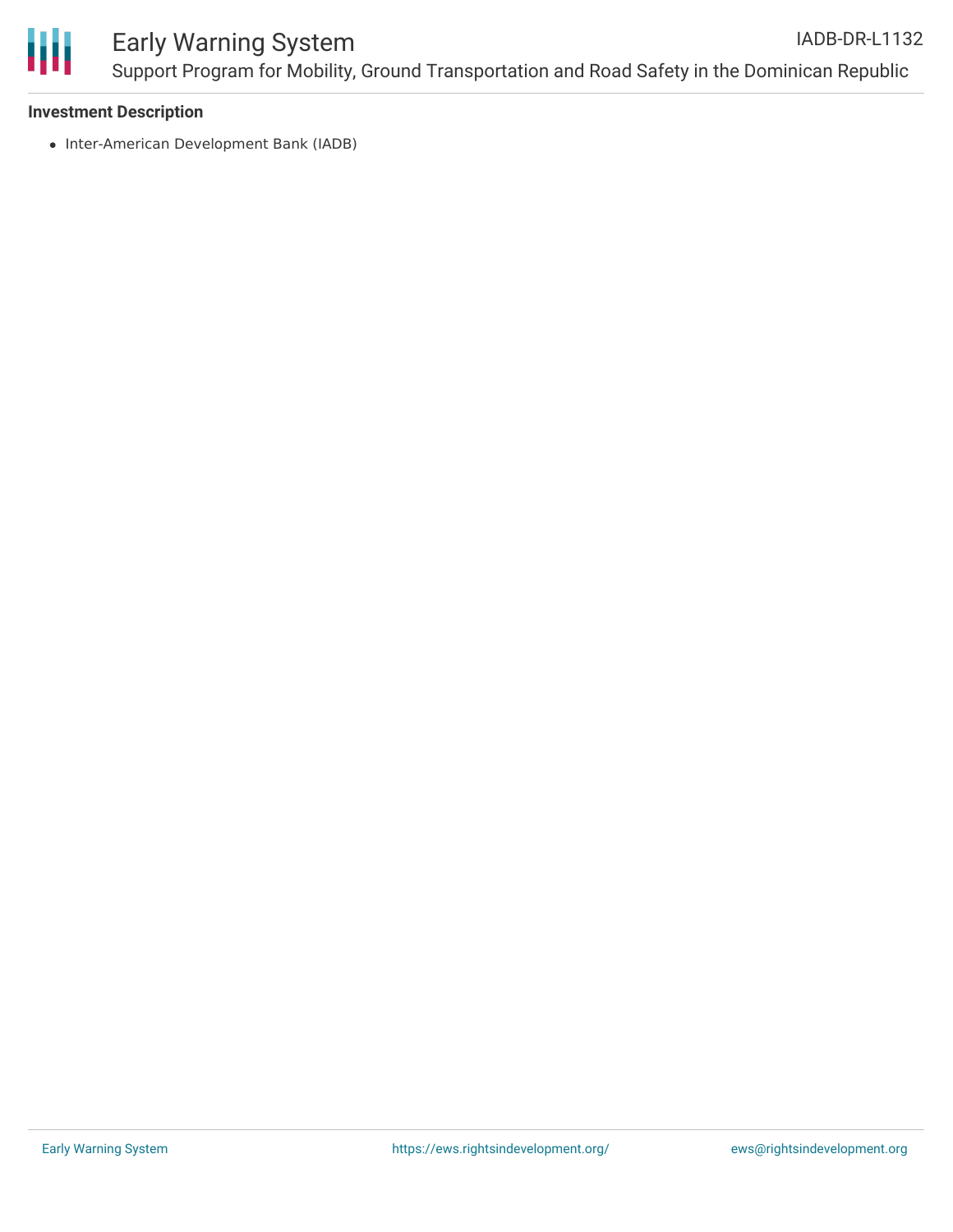# **Contact Information**

No contact information available at time of writing.

### **ACCOUNTABILITY MECHANISM OF IADB**

The Independent Consultation and Investigation Mechanism (MICI) is the independent complaint mechanism and fact-finding body for people who have been or are likely to be adversely affected by an Inter-American Development Bank (IDB) or Inter-American Investment Corporation (IIC)-funded project. If you submit a complaint to MICI, they may assist you in addressing the problems you raised through a dispute-resolution process with those implementing the project and/or through an investigation to assess whether the IDB or IIC is following its own policies for preventing or mitigating harm to people or the environment. You can submit a complaint by sending an email to MICI@iadb.org. You can learn more about the MICI and how to file a complaint at http://www.iadb.org/en/mici/mici,1752.html (in English) or http://www.iadb.org/es/mici/mici,1752.html (Spanish).